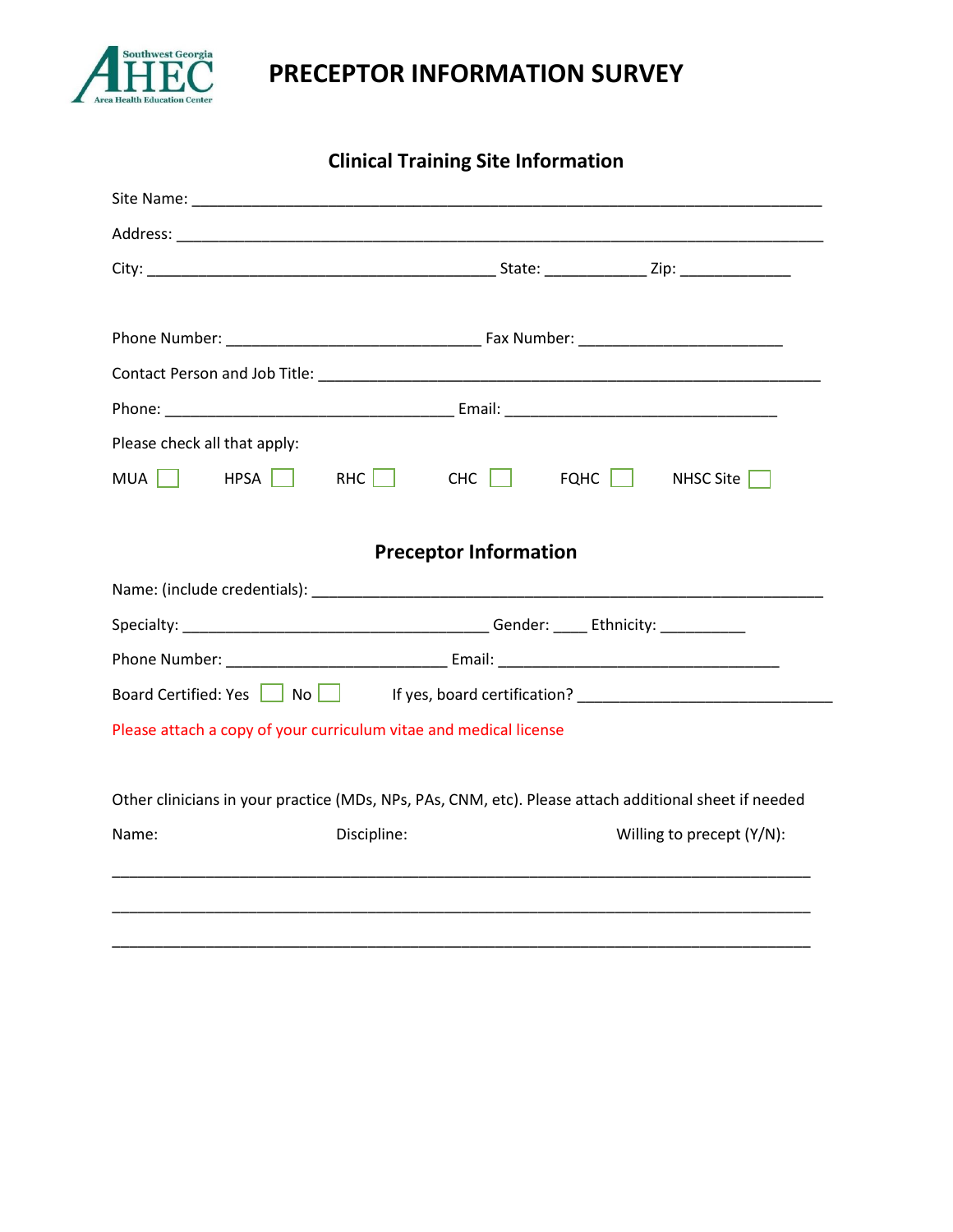

**PRECEPTOR INFORMATION SURVEY**

## **Practice/Hospital Information**

| How long have you been in your current practice?                                                                                                |  |  |
|-------------------------------------------------------------------------------------------------------------------------------------------------|--|--|
| Please estimate the average number of your daily patient visits: ______________                                                                 |  |  |
| Please list all hospitals where you have privileges:                                                                                            |  |  |
| 1.                                                                                                                                              |  |  |
| 2.                                                                                                                                              |  |  |
| 3.                                                                                                                                              |  |  |
|                                                                                                                                                 |  |  |
| Please estimate the number of hospitalized patients you care for daily: ___________________________                                             |  |  |
| If there are any specific directions or unique expectations you would like to give the students<br>assigned to your practice, please list here: |  |  |
|                                                                                                                                                 |  |  |
|                                                                                                                                                 |  |  |
|                                                                                                                                                 |  |  |
| How far in advance of the clerkship would you like to hear from the student?                                                                    |  |  |
|                                                                                                                                                 |  |  |
| What is your preferred dress code?                                                                                                              |  |  |
| Business dress______ Business dress w/White coat________ Scrubs_______ Scrubs w/White coat______                                                |  |  |
|                                                                                                                                                 |  |  |
| Please check the types of students you are willing to teach:                                                                                    |  |  |
| Medical Physician Assistant Nurse Practitioner                                                                                                  |  |  |
|                                                                                                                                                 |  |  |
|                                                                                                                                                 |  |  |
| Quarterly Occasionally<br>How often would you like a student? Monthly $\Box$                                                                    |  |  |
|                                                                                                                                                 |  |  |